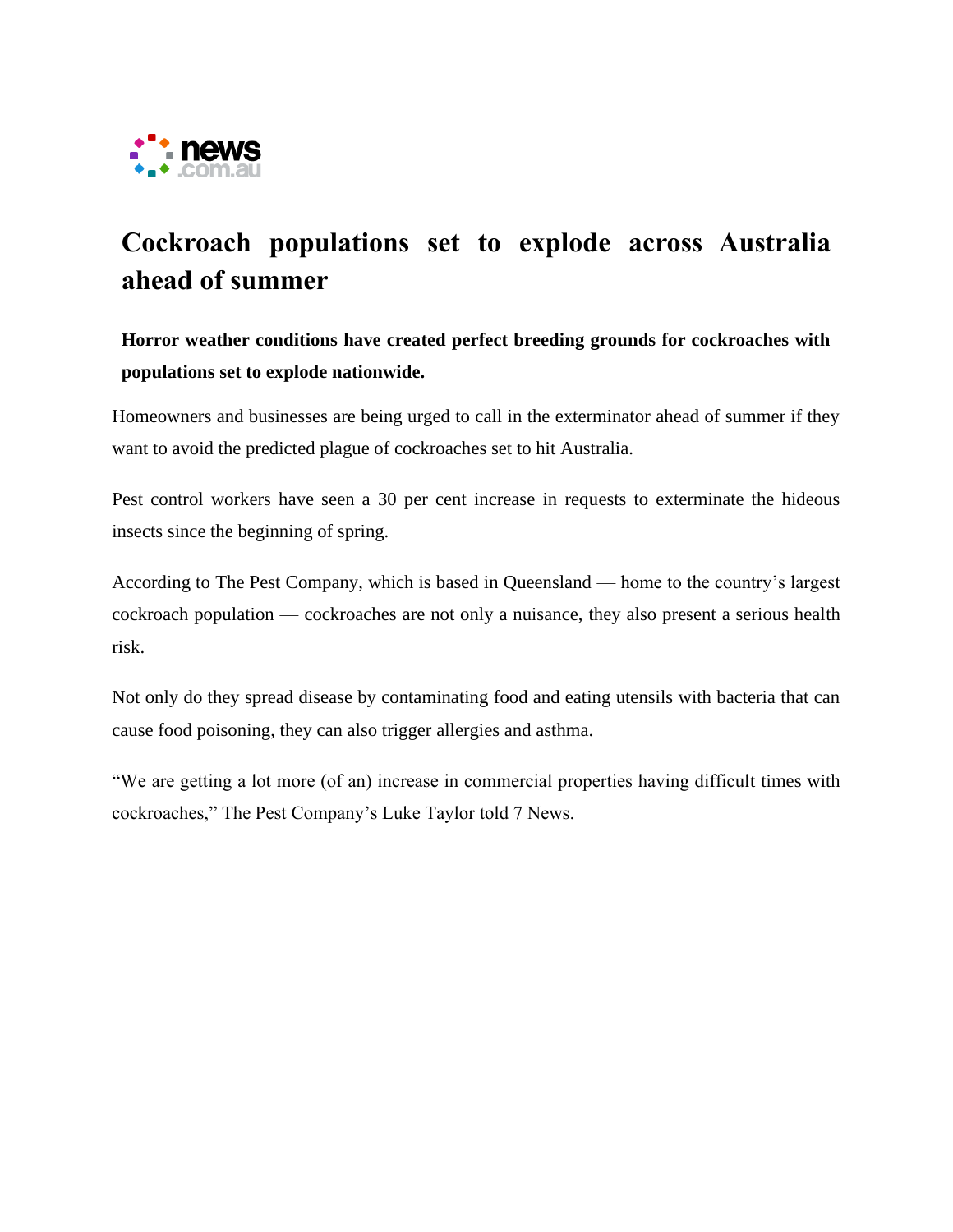

Australia's cockroach population is set to explode this summer, warns professional exterminator Luke Taylor. Picture: 7 News*Source:Supplied*

The combination of a dryer than usual winter followed by a humid summer predicted by meteorologists will create the perfect breeding ground for the maligned insect, with millions of cockroaches expected to invade homes and businesses in the coming weeks.

Cockroaches are attracted to moist areas such as kitchens and bathrooms, so experts have advised homeowners to ensure they wipe down surfaces properly and fix any leaky pipes.

The bushfire crisis and drought have also driven the unwanted creatures indoors in their quest for moisture.

Queensland is the worst affected state, with cockroaches at peak season between September to June. Sydney is their next favourite home, with the insects breeding rampantly between January and March.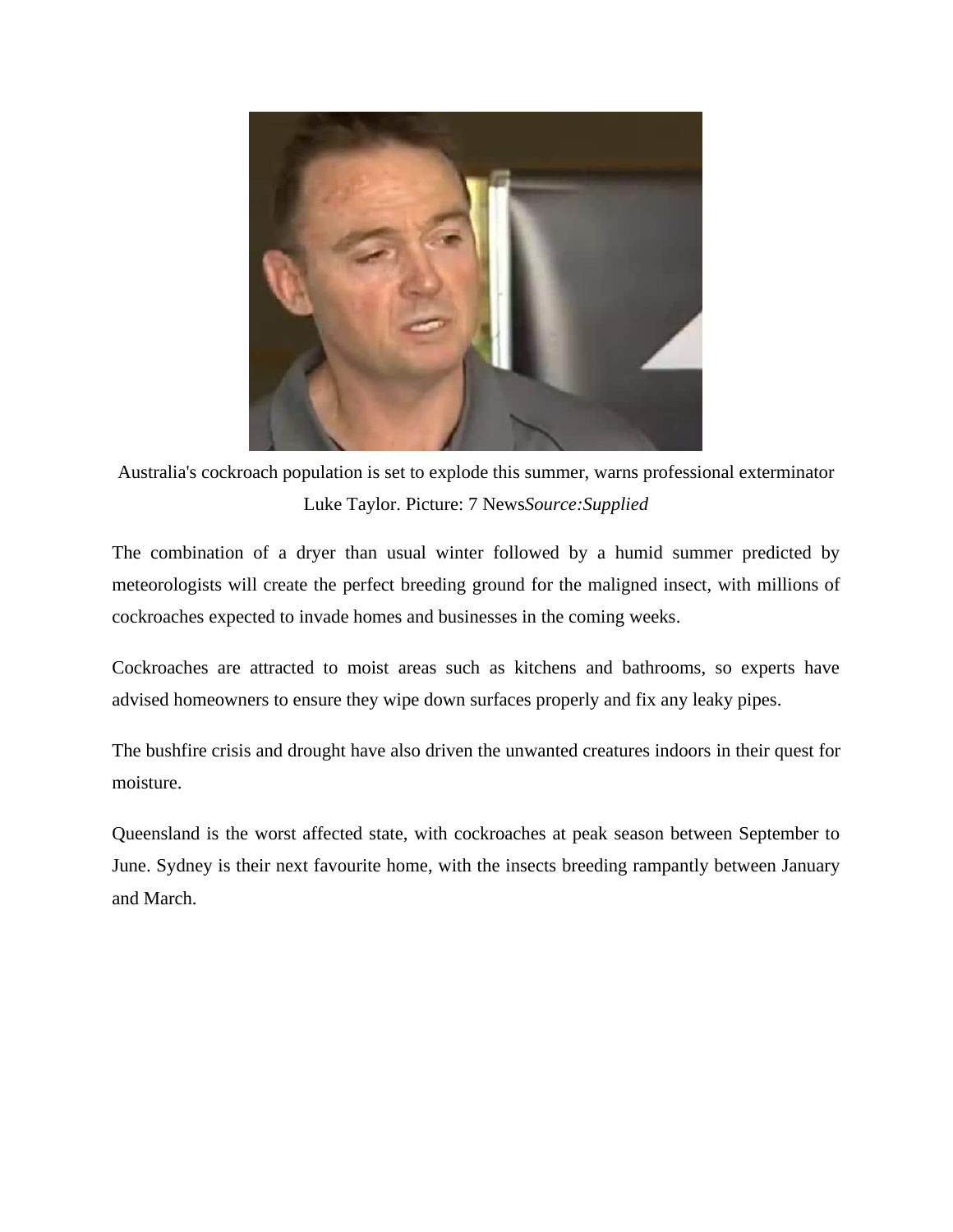

Cockroaches come in all shapes and sizes. Pictured are giant burrowing cockroaches common in Cairns. Picture: News Corp*Source:News Limited*



Australia's cockroach population is set to explode this summer. Picture: News Corp*Source:Supplied*

The main types of cockroaches found in Australian homes and offices include the German cockroach, the Australian cockroach and the American cockroach.

Female German cockroaches are the most common and lay around 50 eggs every six weeks which usually hatch after about a month.